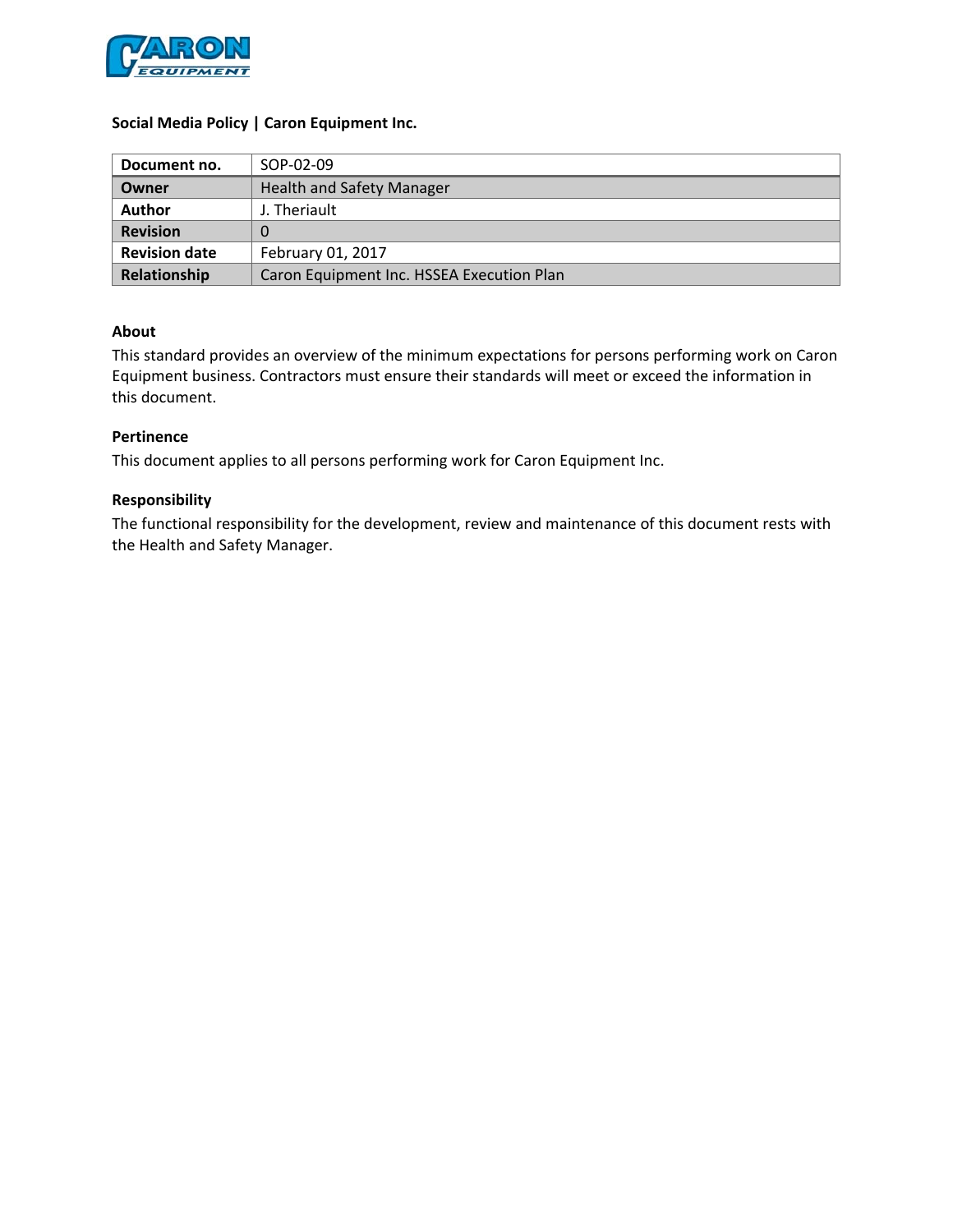# Contents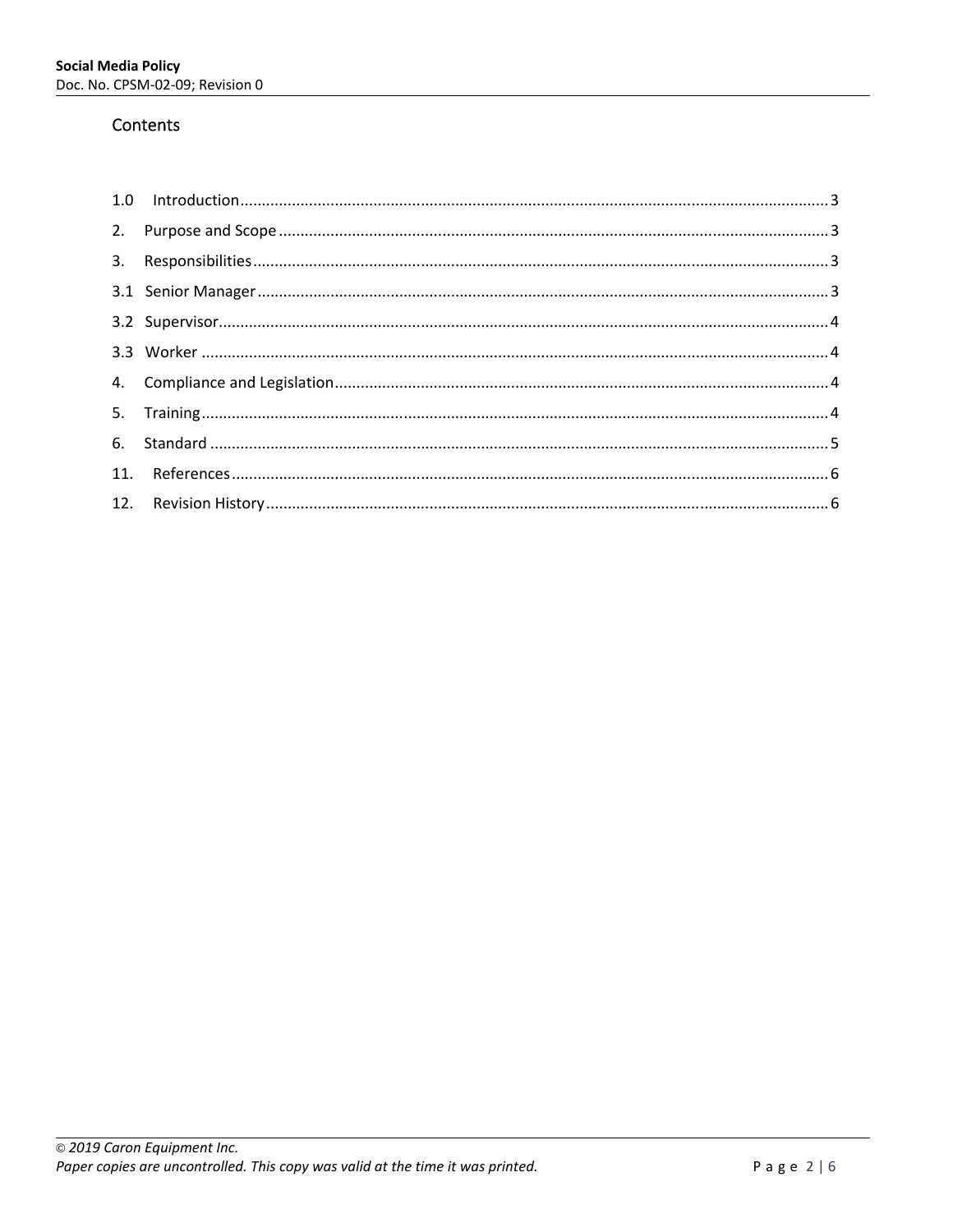# 1.0 Introduction

This policy provides guidance for employee use of social media, which should be broadly understood for purposes of this policy to include blogs, wikis, microblogs, message boards, chat rooms, electronic newsletters, online forums, social networking sites, and other sites and services that permit users to share information with others in a contemporaneous manner.

# 2. Purpose and Scope

The purpose of this document is to establish a standard procedure and requirements to ensure that all reasonable steps are taken to assure persons are not releasing unendorsed media to the general public.

This procedure applies to Caron Equipment Inc., workers within its construction management purview, contractors and suppliers working on company business in the execution of their roles in the workplace.

### 3. Responsibilities

## 3.1 Senior Manager

Senior management will ensure an appropriate process is in place to assure compliance with this standard.

A Senior Manager shall;

- **a.** ensure this standard is formally issued to all employees and contractor(s) with clear expectations that all stakeholders must satisfy the requirements of this standard as a minimum
- **b.** ensure that this procedure is implemented as part of workplace activities that have been assigned to him
- **c.** provide competent and fully trained personnel and Supervision
- **a.** ensure these requirements are incorporated within the workplace
- **b.** ensure personnel are actively monitoring worksites and locations to provide verification and assurance through structured audits
- **c.** provide necessary support to the program by giving advise as necessary and monitoring compliance
- **d.** ensure these requirements are communicated to all site personnel through orientation, safety meetings, presentations, etc.
- **e.** ensure that all employees and contractors are fully aware, understand and satisfy the requirements of this standard
- **f.** retain documentation of training in this standard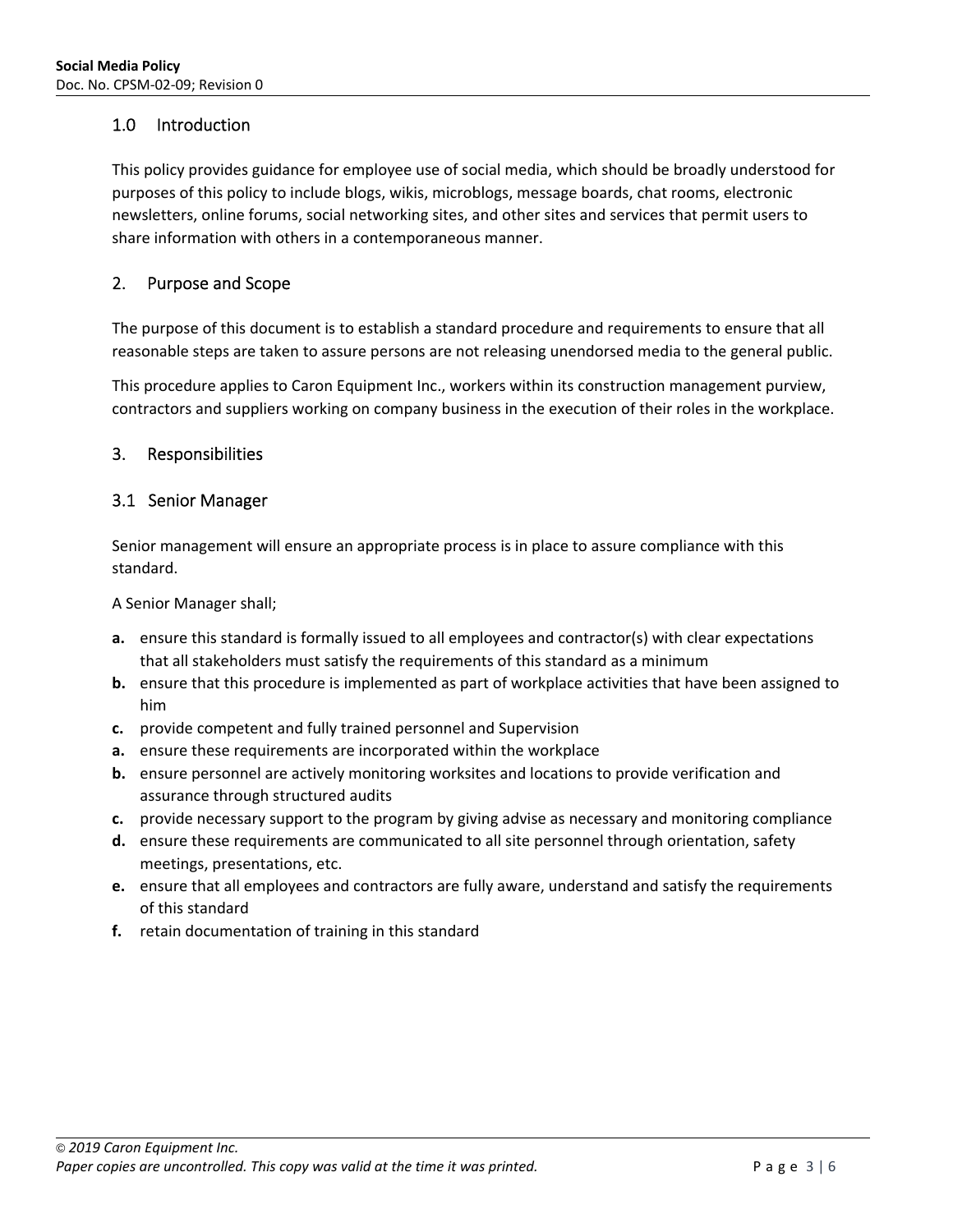# 3.2 Supervisor

The Supervisor shall;

- **a.** implement and enforce this standard
- **b.** ensure all tasks undertaken within his or her areas of responsibility consider, identify, and execute working practices that promote good safety
- **c.** intervene when company standards are not met
- **d.** carry out assessments and identify activities where there is risk
- **e.** ensure employees have been properly trained

# 3.3 Worker

A worker shall;

- **a.** participate in appropriate training programs
- **b.** follow this standard
- **c.** report contraventions to this standard

# 4. Compliance and Legislation

The Ontario provincial legislation will be the guidelines that Caron Equipment Inc. will comply with unless those regulations are in contravention of the acts, regulations, statutes, or codes in the jurisdiction or locality where the work is being performed.

# 5. Training

Our commitment to meeting the requirements in this standard requires support from all parties. Awareness training in this standard is provided in a way that best suits the duties of employees, volunteers and other staff members. All orientation sessions shall contain a copy of this standard in order to ensure all persons on Caron Equipment business have attested to reviewing this document.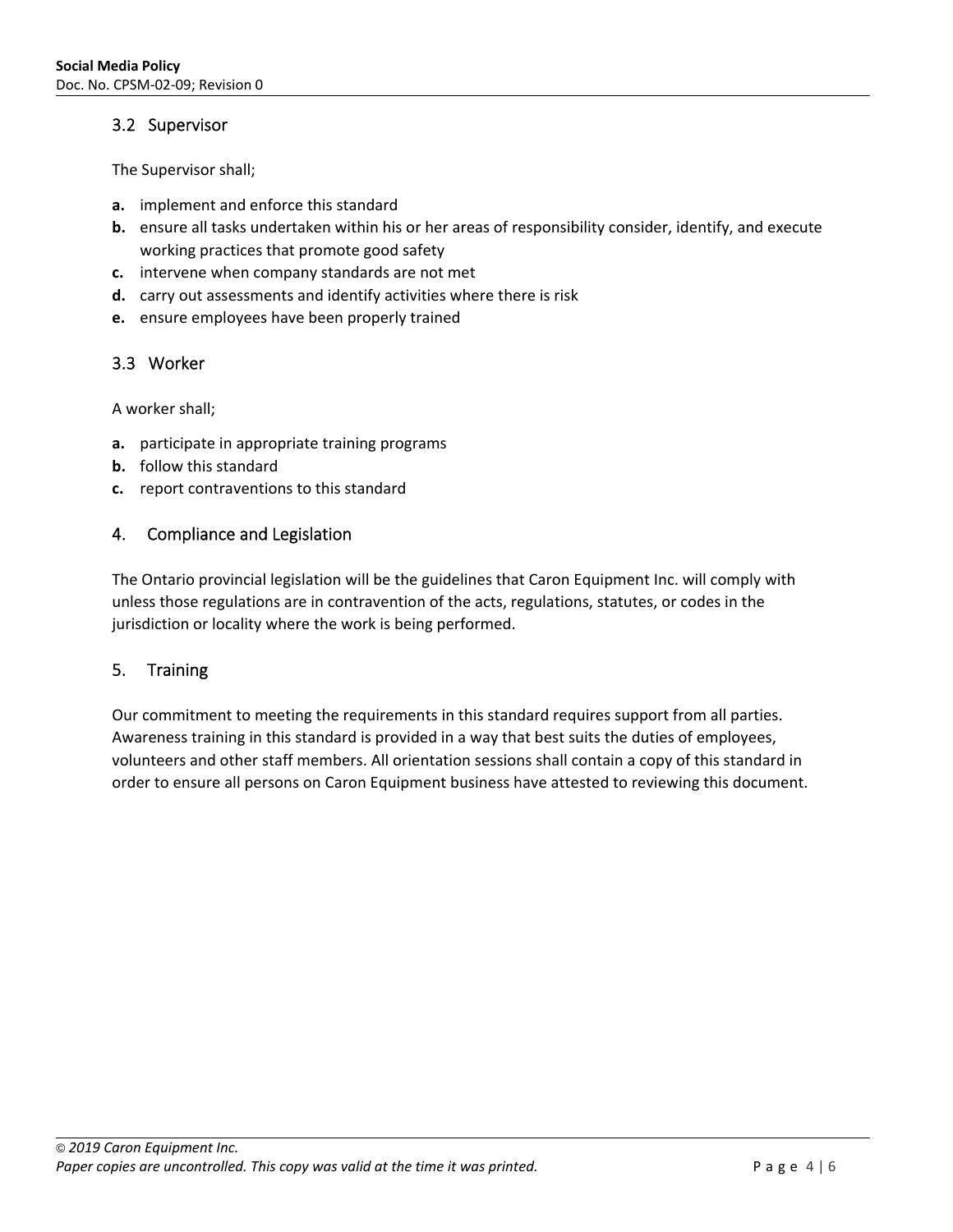# 6. Standard

The following principles apply to professional use of social media on behalf of Caron Equipment Inc. as well as personal use of social media when referencing Caron Equipment Inc.

Employees need to know and adhere to the Caron Equipment's Code of Conduct and Corporate Policy and Procedure Manual when using social media in reference to Caron Equipment Inc.

Employees should be aware of the effect their actions may have on their images, as well as Caron Equipment's image. The information that employees post or publish may be public information for a long time.

Employees should be aware that Caron Equipment Inc. may observe content and information made available by employees through social media. Employees should use their best judgment in posting material that is neither inappropriate nor harmful to Caron Equipment, its employees, customers and clients.

Although not an exclusive list, some specific examples of prohibited social media conduct include posting commentary, content, or images that are defamatory, pornographic, proprietary, harassing, libelous, or that can create a hostile work environment.

Employees are not to publish, post or release any information that is considered confidential or not public. If there are questions about what is considered confidential, employees should check with their supervisor.

Social media networks, blogs and other types of online content sometimes generate press and media attention or legal questions. Employees should refer these inquiries to authorized Caron Equipment spokespersons.

If employees find encounter a situation while using social media that threatens to become antagonistic, employees should disengage from the dialogue in a polite manner and seek the advice of a supervisor. Employees should get appropriate permission before you refer to or post images of company property and/or of current or former employees, members, vendors or suppliers. Additionally, employees should get appropriate permission to use a third party's copyrights, copyrighted material, trademarks, service marks or other intellectual property.

Social media use shouldn't interfere with employee's responsibilities at Caron Equipment Inc. Computer systems are to be used for business purposes only. When using Caron Equipment Inc.'s computer systems, use of social media is not allowed (ex: Facebook, Twitter, and LinkedIn) and could result in disciplinary action.

Subject to applicable law, after‐hours online activity that violates Caron Equipment Inc.'s Code of Conduct, Social Media Policy or any other company policy may subject an employee to disciplinary action or termination.

Employees are prohibited from publishing content after‐hours that involves work or subjects associated with Caron Equipment Inc. without authorization.